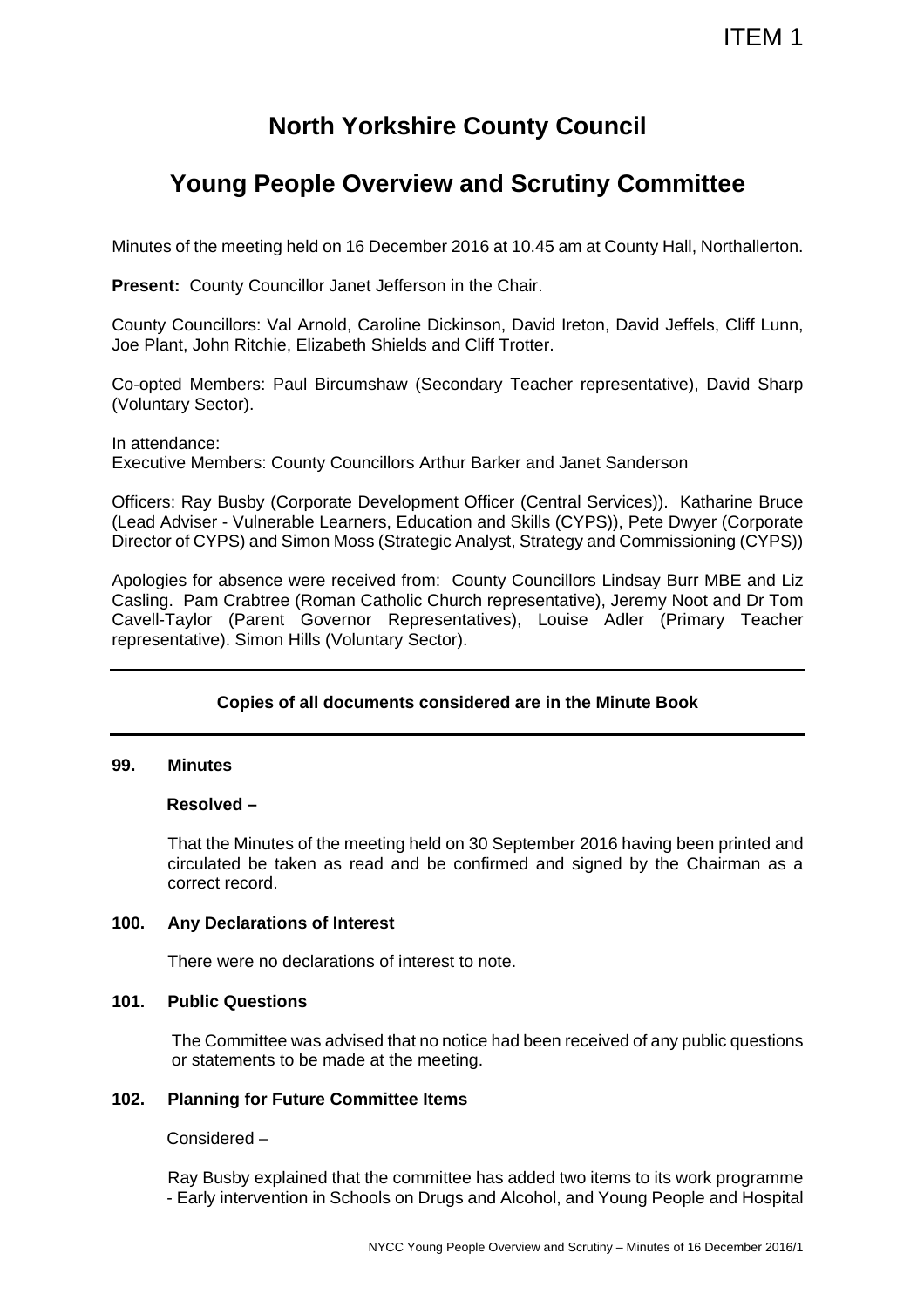Admissions - but had not had the opportunity to decide the direction this review work might take. The two presentations outlined Group Spokespersons' thoughts.

## **i) Early Interventions in Schools on Drugs and Alcohol**

Ray Busby highlighted School responsibilities for these three areas (Drugs, alcohol, Tobacco which are in part the same (especially awareness, education and prevention, but can be quite different (especially intervention and treatment).

## **Resolved –**

- a) It was agreed that group spokespersons now consider how best to undertake this work.
- b) The planned scope to cover the following:
	- The emphasis of the work would be on personal health concerns
	- The key focus to be on early identification and assessment of young people (11 and 18), looking at assessment procedures used to establish the degree of risk, and possibly the treatment pathway
	- Effective processes for supporting pupils with additional needs relating to alcohol and drugs and referring them to external services where appropriate
	- Are services and interventions designed to engage and retain young people and respond to their needs? Are they in keeping with recognised Practice Standards?
	- Effectiveness of inter-agency working and whether there were any gaps, inconsistencies or variations in the processes used by the agencies involved
	- Reference this work, and test against, high level, strategic commitment and co-ordination

### **ii) Young People and Hospital Admissions**

Group Spokespersons suggested that the committee could focus on common mental health problems including phobias, depression, anxiety, obsessive compulsive disorder and panic disorder. So, it was reasonable to concentrate on the causes of "potentially avoidable" admissions, not, in isolation, the causes for mental health. Taking this approach would most likely encompass, for example:

- Eating disorders
- Self-harm
- Substance use

Members agreed that more work was needed on understanding the issue before an informed decision could be made on how best to go about the work.

### **Resolved -**

That group spokespersons research the issue further before reporting back to the committee.

#### **103. Growing up in North Yorkshire**

Considered -

The report and presentation by the Corporate Director - Children and Young People's Service.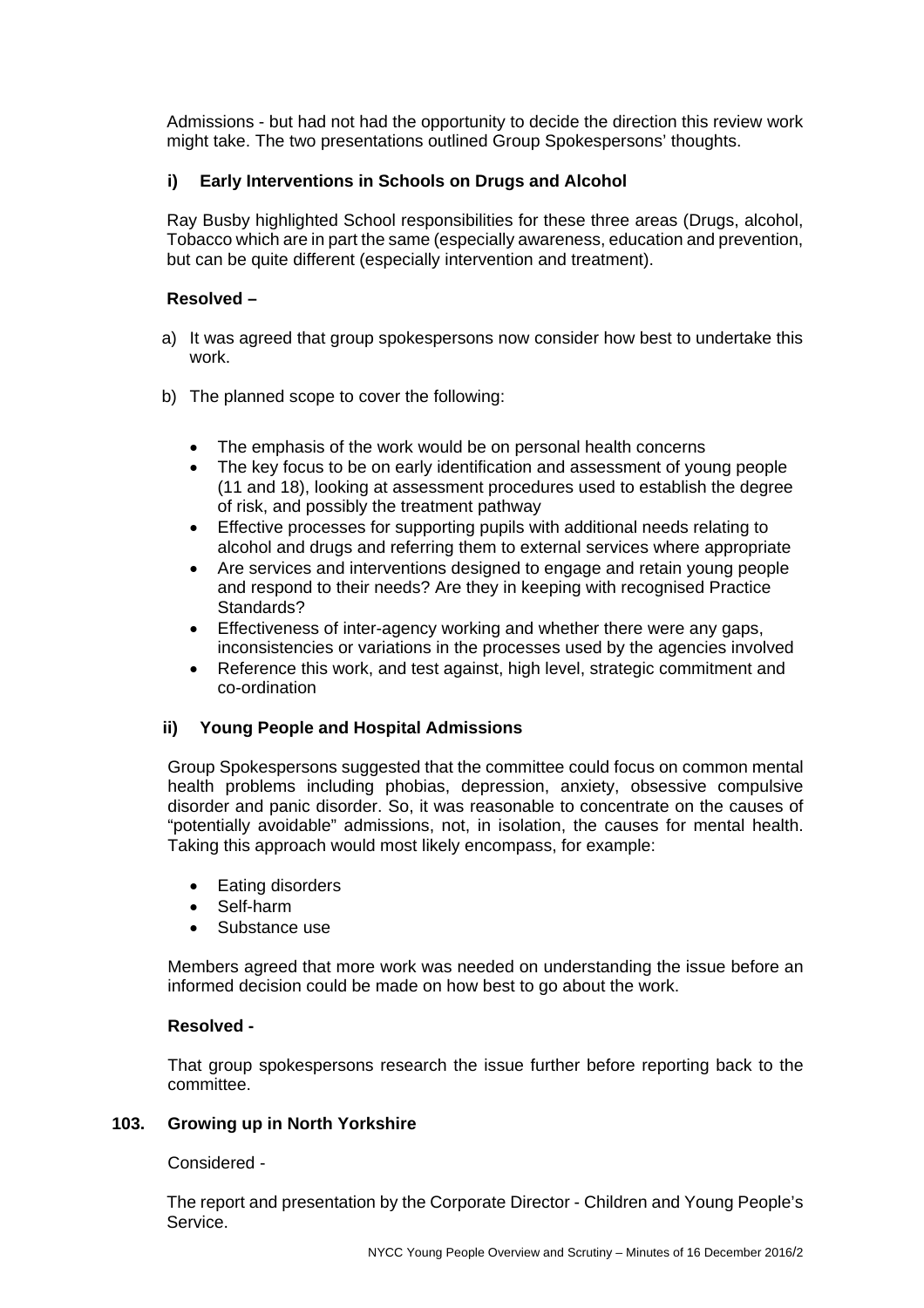The Chairman thanked Pete Dwyer and his staff for ensuring that the committee was able to review the results of the Growing Up in North Yorkshire Survey Report before this year's publication date. Meeting this deadline had obviously meant putting in considerable extra effort to get the analysis completed in so short a time, without, the Chairman added, losing any of the high level of quality of interpretation seen on previous occasions.

As far as scrutiny is concerned, being able to review it before it was published meant that we could take a view on the rigour of the survey process, how the results had been analysed, and receive reassurance that the potential of the findings to help children and young people and the services that support them, is being used to the greatest possible extent.

Katharine Bruce explained that there was 100% participation rate of all local authority maintained secondary schools with the majority of secondary school academies taking part (10/12). Primary school uptake was similar to 2014, and it was pleasing to see the increased uptake of Special Schools.

Members liked the introduction in the 2016 survey of an increased focus on risk taking behaviours, including additional questions on online safety, use of e-cigarettes and healthy relationships. Also useful, and informative, is the broadening of the approach to reporting to include a specific focus on outcomes for 'Disadvantaged pupils' in every report where sample size permits.

Katharine Bruce took members through the report, Simon Moss adding comments by way of a presentation. Members particularly noted the following emerging trends which the committee took particular note of.

- a) the identified priorities from 2014 remain the same:
	- Developing Resilience and Emotional Wellbeing
	- Pupil Voice influencing decisions
	- Positive Ethos and Culture of School
	- Risky Behaviours including those related to use of modern technologies
- b) Transition at KS2/3 has improved, but Careers Guidance and post-16 transition remain a priority. The Key Stage One results are very similar to the previous questionnaire in 2014
- c) The Key Stage Two results show continued improvements in the percentage who don't drink energy drinks (up from 50% in 2012 to 60% in 2014 to 69% in 2016), however the percentage who do not drink alcohol has decreased slightly (48% in 2012, 83% in 2014 and 75% on 2016).
- d) There are positive trends around internet safety, with 8% responding they communicate online with people they don't know (13% in 2014). 30% say they are never supervised when using the internet (33% in 2014). 74% of pupils say they found school lessons on internet safety 'quite' or 'very' useful.
- e) At Key Stage Four there has been a continued improvement in the situation regarding alcohol with a higher percentage reporting that they never drink alcohol (up from 31% in 2012 to 43% in 2014 and 46% in 2016), a decrease in the percentage who had been given alcohol by a friend in the week preceding the questionnaire (down from 10% in 2012 to 6% in 2014 to 4% in 2016), and a decrease in the percentage who had drunk alcohol in the week preceding the questionnaire (down from 31% in 2012 to 24% in 2014 to 20% in 2016).